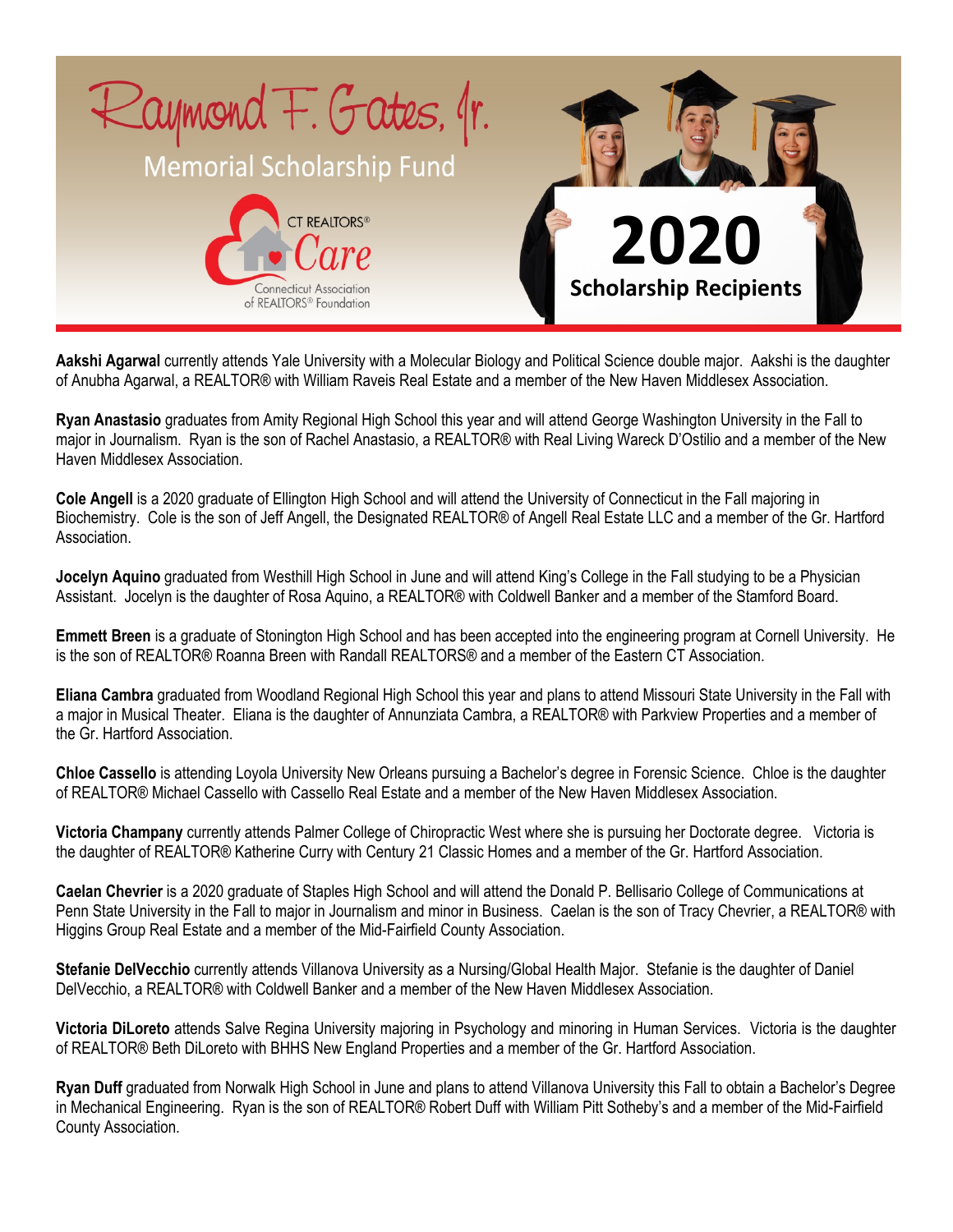**Brendan Ferguson** is a 2020 Summa Cum Laude graduate from Georgetown University's School of Foreign Service majoring in International Politics with a concentration in International Law who will be attending the NYU School of Law this Fall. Brendan is the son of Bill Ferguson, a REALTOR® with Keller Williams Prestige Properties and a member of the Darien Board.

**Stephanie Guza** is a 2020 graduate of Sacred Heart Greenwich and plans to attend the University of Richmond this Fall majoring in healthcare studies and ultimately getting a Master's degree in Healthcare Management. Stephanie is the daughter of REALTOR® Patricia Guza with Keller Williams and a member of the Stamford Board.

**Mara Kelley** graduated from Old Saybrook Senior High School in June and plans to attend Smith College this Fall majoring in Education. She is the daughter of Edward Kelley, a REALTOR® with RE/Max Valley Shore and a member of the New Haven Middlesex Association.

**Shannon Kelly** graduates from Berkshire School this year and will attend Santa Clara University in the Fall majoring in Economics. Shannon is the daughter of REALTOR® Jeffrey Kelly with Houlihan Lawrence and a member of the Darien Board.

**Katie LaCava** is a 2020 graduate of New Milford High School and will attend the University of Delaware in the Fall majoring in Health Behavior Science with a minor in Psychology. Katie is the daughter of Chris LaCava, a REALTOR® with Coldwell Banker and a member of the Gr. New Milford Board.

**Emma Lieberman** graduates from Staples High School this year and is attending the University of Alabama in the Fall majoring in Microbiology. She is the daughter of Brett Lieberman, a REALTOR® with The Riverside Realty Group and a member of the Mid-Fairfield County Association.

**Jack Littlefield** currently attends Rensselaer Polytechnic Institute as a Computer Science Major. He is the son of REALTOR® Sara Littlefield with Coldwell Banker and a member of the Darien Board.

**Alex Maric** graduated from UConn this year with a Bachelor's degree in Electrical Engineering, Computer Science and Engineering and will continue on at UConn in the Fall to get his PhD in Electrical Engineering. Alex is the son of REALTOR® Charles Maric with McCorrison-D.W. Fish Real Estate Agency and a member of the Gr. Hartford Association.

**Amy Mistri** attends Johns Hopkins University majoring in Computational Neuroscience and minoring in Computer Science. Amy is the daughter of REALTOR® Kamlesh Mistri of Century 21 All Points Realty and a member of the Gr. Hartford Association.

**Grace Nemec** graduated from Sacred Heart Greenwich and will attend the University of Virginia to pursue a Bachelor's Degree in Business. Grace is the daughter of Kristin Nemec, a REALTOR® with Compass and a member of the Darien Board.

**Leah Newmyer** currently attends the University of North Carolina Wilmington in pursuit of a Bachelor's degree in Clinical Research with a Biology minor. Leah is the daughter of Anne Newmyer, a REALTOR® with Keller Williams Realty and a member of the Gr. Hartford Association.

**Taylor Nowak** is attending Worcester Polytechnic Institute in pursuit of her Bachelor's degree in Mechanical Engineering. Taylor is the daughter of Peter Nowak, Designated REALTOR® of Green Realty Group and a member of the Gr. Hartford Association.

**Julie Raigosa** is currently attending Ithaca College pursuing a Bachelor's Degree in Business Administration/Finance. She is the daughter of Diego Raigosa, a REALTOR® with Realty by Design LLC and a member of the Gr. Fairfield Board.

**Emma Schaale** currently attends the University of Rochester pursuing her Bachelor's degree in Digital Media Studies. Emma is the daughter of Yuka Kominami, REALTOR®-Associate at Sotheby's International Realty and a member of the Greenwich Association.

**Elexa Schultz** graduated from Westhill High School this year and will attend the University of Maryland as a Veterinary Science (Pre-Vet) major. Elexa is the daughter of Robin Schultz, a REALTOR® with Coldwell Banker and a member of the Stamford Board.

**Emilie Sienko** attends the University of Notre Dame with a double Major in Neuroscience and Behavior and Latino Studies. She is the daughter of Donna Sienko, a REALTOR® with Berkshire Hathaway Home Services and a member of the Gr. Hartford Association.

**Jade Smith** is a 2020 graduate of Branford High School who will attend UConn in the Fall as a Business Major. Jade is the daughter of REALTOR® Lisa Santoroski with Bishop, Edward & Roberts LLC and a member of the New Haven Middlesex Association.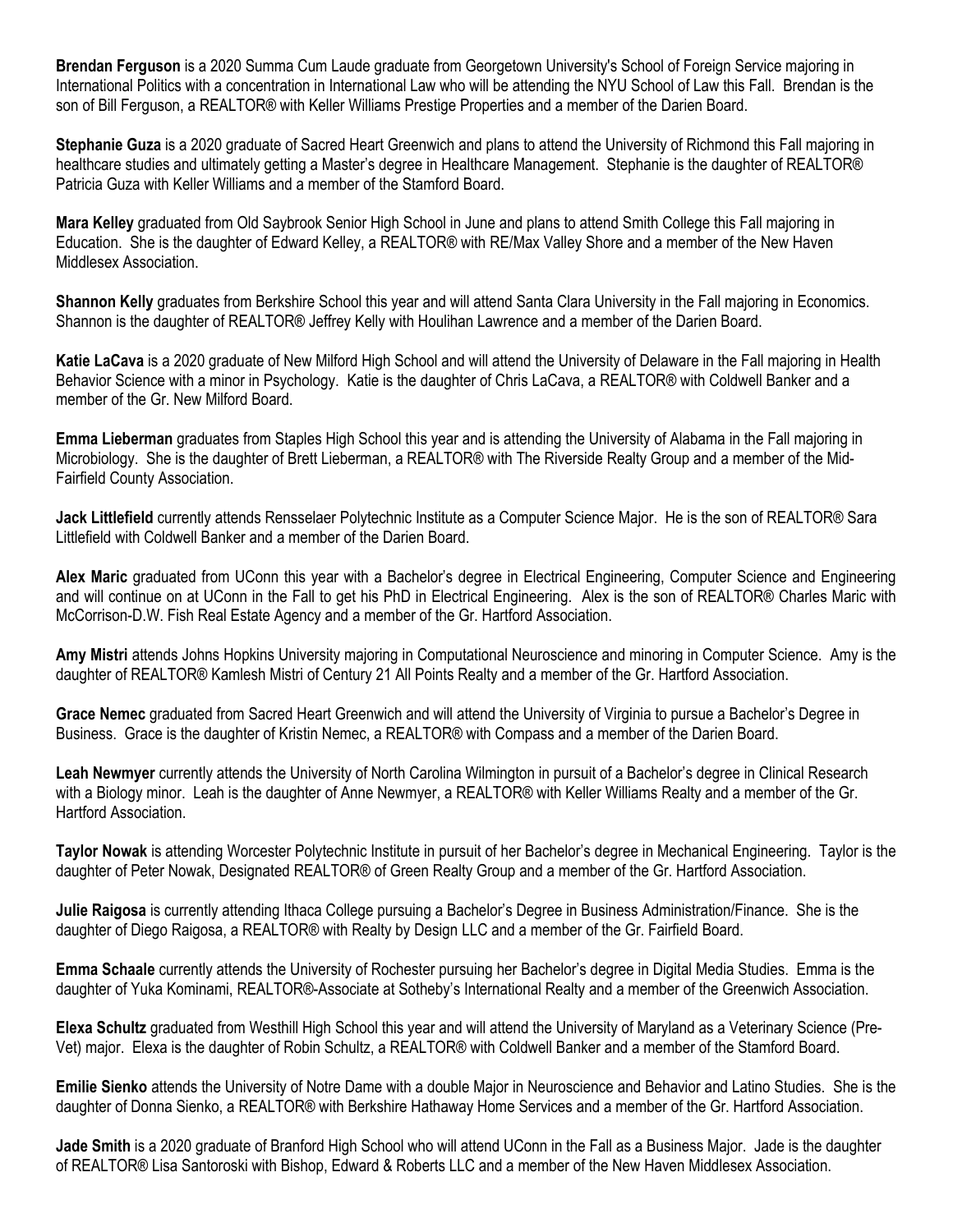**Kadin Smith** graduates from the Center for Global Studies this year and plans to attend Howard University in the Fall with a major in Media, Journalism & Film (Television and Film Concentration) and a double minor in Japanese and Theater Arts. Kadin is the son of REALTOR® Felicia Charles with Realty ONE Group and a member of the Gr Bridgeport Board.

Halle Spataro is a 2020 graduate of Darien High School attending Bucknell University this Fall majoring in Environmental Sciences/ Political Science. She is the daughter of REALTOR® Lauren Spataro with Houlihan Lawrence and a member of the Darien Board.

**Raven Tebbetts** graduates from North Haven High School this year and will attend Smith College in the Fall pursuing a Bachelor's Degree in Elementary Education/Special Education. Raven is the daughter of REALTOR ® Clinton Tebbetts with Real Broker CT LLC and a member of the New Haven Middlesex Association.

**James Terhune** attends Villanova University as a Physics major with a minor in Computer Science. James is the son of REALTOR® Linda Terhune with Coldwell Banker and a member of the Darien Board.

**Jennifer Triana** is currently attending the University of Maine majoring in Biomedical Engineering. She is the daughter of John Triana, a REALTOR® with Pearce Realty and a member of the New Haven Middlesex Association.

**Jared Tuttle** currently attends the University of Michigan majoring in Finance with a Data Science minor. Jared is the son of Jarah Tuttle, a REALTOR® with NewBridge Properties and a member of the Stamford Board.

**Ekaterina Ulyanov** is a 2020 graduate of The Academy of Information Technology and Engineering who will attend Williams College in the Fall majoring in Biology with a minor in Biophysics. She is the daughter of REALTOR®-Associate Tatiana Ulyanov with Coldwell Banker and a member of the Greenwich Association.

**Sarah Viele** attends Quinnipiac University in pursuit of her Bachelor's degree majoring in Health Science Studies with a Business minor. She is the daughter of Kenneth Viele, Jr., a REALTOR® with Coldwell Banker Residential Brokerage and a member of the Gr. Waterbury Board.

**Gabriella Viggiano** graduates from Ridgefield High School this June and will attend the University of Vermont College of Agriculture and Life Sciences in the Fall to major in Animal Science. Gabriella is the daughter of Steve Viggiano, a REALTOR® with William Pitt Sotheby's International and a member of the Ridgefield Board.

**John Woolley** currently attends Georgetown University working towards a Bachelor's degree in Government with a minor in Journalism. John is the son of REALTOR® Karen Woolley with Agnelli Real Estate and a member of the Gr. Hartford Association.

**Uriy Yosypiv** attends Sacred Heart University for his Bachelor's degree in Exercise Science and eventually a Doctorate of Physical Therapy. He is the son of REALTOR® Ulyana Yosypiv with Keller Williams Prestige Properties and a member of the Stamford Board.

**Nicole Zalewski** attends Utica College majoring in Construction Management/Geoscience. She is the daughter of REALTOR® Cheryl Zalewski with eXp Realty of Connecticut and a member of the Gr. Hartford Association.



*The Foundation is pleased to highlight scholarships awarded yearly in honor of CT REALTORS® Past Presidents who have recently passed away. Four applicants have been selected to receive this year's tribute scholarships in memory of 1995 Past President Frank Green from the Stamford Board, 1974 Past President Joe Gustin from the Mid-State Association, 2012 Past President Bob Kimball from the Eastern CT Association and 1996 Past President Larry Story from the New Canaan Board.*